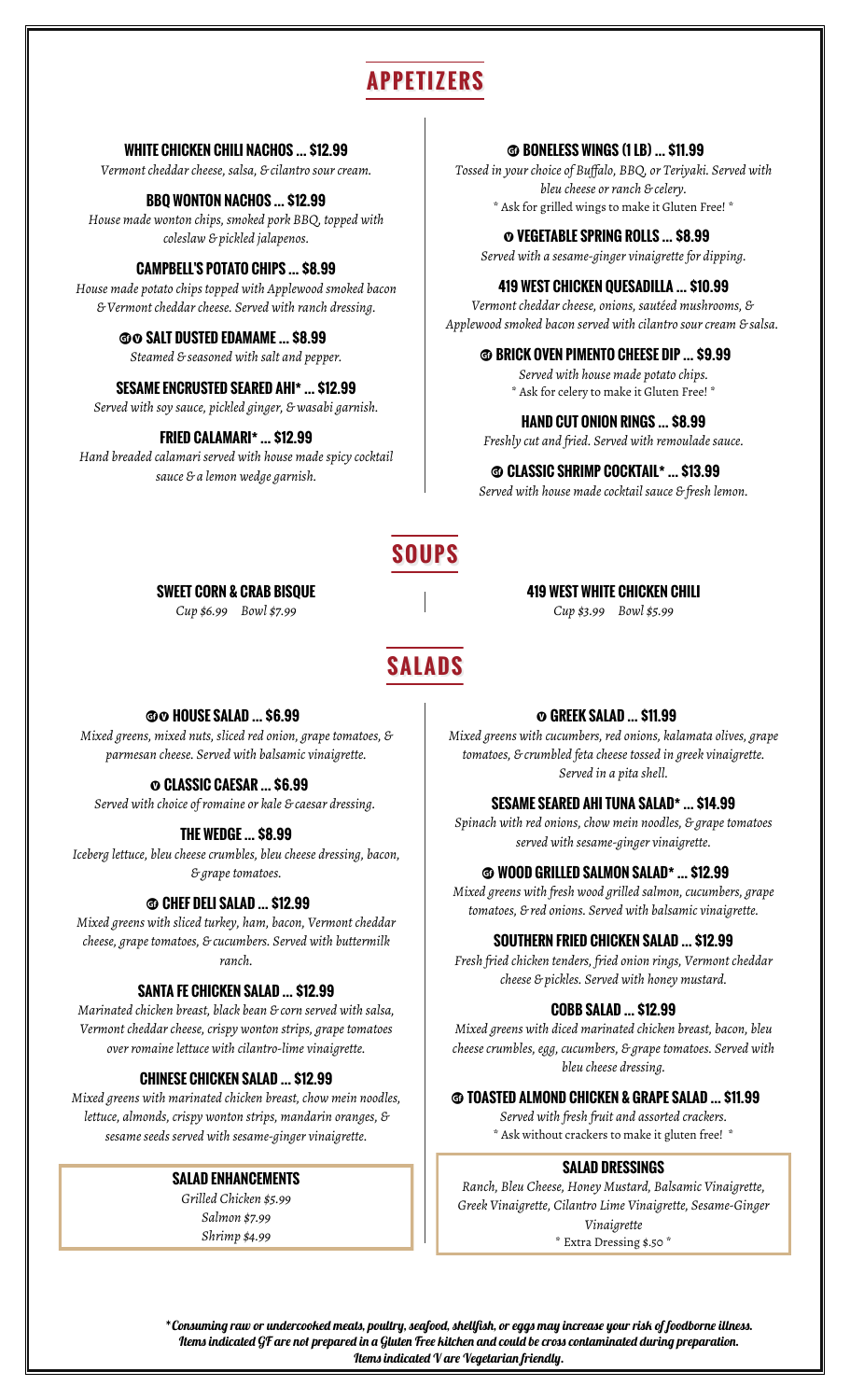## **SANDWICHES & PHILLY CHEESE STEAKS**

#### **Sandwiches served with house made potato chips.**

**Philly Cheese Steaks served with fresh fried onion and potato straws.** 

### **419 CHIPOTLE CLUB … \$12.99**

*Turkey, ham, melted cheddar & swiss cheese, lettuce, tomato, Applewood bacon & chipotle mayo served on pretzel bread.*

#### **MARYLAND STYLE CRAB CAKE SANDWICH … \$15.99**

*Served on a challah bun with lettuce, tomato, & remoulade sauce.*

#### **THE BIG LICK … \$14.99**

*Corned beef, pastrami, melted cheddar & swiss cheese, Applewood smoked bacon & coleslaw served on pretzel bread with horseradish mayo.*

### **REUBEN … \$12.99**

*Made with corned beef or pastrami, sauerkraut, melted swiss, mustard, & russian dressing served on grilled rye.*

#### **PHILLY CHEESE STEAK … \$12.99**

*Tender slices of steak served with sautéed onions & peppers with melted white american cheese served on a 10" hoagie.*

### **TOASTED ALMOND & GRAPE CHICKEN SALAD … \$11.99**

*Served on a croissant with lettuce & tomato.*

### **419 JAZZBO … \$12.99**

*Smoked turkey, Applewood smoked bacon, coleslaw, & horseradish mayo with melted cheddar served on a challah bun.*

#### **WOOD GRILLED SALMON BLT\* … \$14.99**

*Fresh wood grilled salmon, Applewood smoked bacon, lettuce & tomato, topped with a lemon dill mayo served on grilled wheat bread.*

#### **419 CUBAN … \$10.99**

*Sliced Virginia ham, pulled pork, swiss, cheddar, pickles, mustard, and mayonnaise served on a pressed hoagie.*

#### **BIG GATOR CHEESE STEAK … \$13.99**

*Your choice of steak or chicken with sautéed onions & peppers, mushrooms, banana peppers, & jalapenos with melted white american cheese served on a 10" hoagie.*

## **BURGERS**

#### **8 oz Certified Angus Beef cooked to order. Served with skin on fries.**

### **419 BURGER\* … \$10.99**

*Topped with lettuce & tomato.*  \* Choice of cheese add \$1 \*

#### **BLEU CHEESE & CARAMELIZED ONION BURGER\* … \$13.99**

*Topped with lettuce & tomato.*

### *Topped with lettuce & tomato.* **SAUTÉED MUSHROOM & BRIE BURGER\* … \$13.99**

*Topped with lettuce, tomato, & onion jam.*

**PIMENTO CHEESE BURGER\* … \$13.99**

*Topped with Applewood bacon, caramelized onions, lettuce, & tomato.*

**APPLEWOOD SMOKED BACON & CHEDDAR CHEESE BURGER\***

**… \$13.99**

## **WRAPS & TACOS**

#### **Served with house made potato chips.**

### **BUFFALO CHICKEN WRAP … \$12.99**

*Hand breaded chicken tenders tossed in our buffalo sauce with lettuce & bleu cheese crumbles wrapped in a flour tortilla.*

#### **GRILLED CHICKEN CAESAR WRAP … \$10.99**

*Grilled chicken breast & hearts of romaine lettuce tossed in a light caesar dressing & topped with fresh parmesan wrapped in a flour tortilla.*

### **RANCHER WRAP … \$12.99**

*Hand breaded chicken tenders, lettuce, tomato, & Vermont cheddar cheese, with a savory BBQ ranch sauce wrapped in a flour tortilla.*

**PULLED PORK TACOS … \$11.99**

*Two soft pulled pork tacos with pickled onions, jalapenos, & fresh coleslaw.*

### **CHIPOTLE CHICKEN WRAP … \$12.99**

*Hand breaded chicken tenders, chipotle mayo, quinoa, Vermont cheddar cheese & salsa wrapped in a flour tortilla.*

#### **CHICKEN SALAD WRAP … \$11.99**

*Toasted almond & grape chicken salad with lettuce & tomato wrapped in a flour tortilla.*

## **STEAKS & RIBS**

**Hand-cut, Certified Angus Beef. Served with Yukon Gold mashed potatoes and steamed asparagus.**

u **12-OUNCE NEW YORK STRIP\* … \$33.99**

### **TOPPINGS … \$2.99**

*Burgundy Sautéed Mushrooms Caramelized Onions Bleu Cheese Crumbles*

u **8-OUNCE FILET\* … \$36.99** u **16 OZ COWBOY RIBEYE\* … \$39.99**

u **12-OUNCE RIBEYE\* … \$30.99 HALF RACK ST. LOUIS SLOW ROASTED RIBS\* … \$17.99**

*Served with fresh coleslaw.* \* Upgrade to a full rack for \$9.99 extra \*

### **PREMIUM TOPPINGS**

*Jumbo Lump Crab Meat \$5.99 Sautéed Shrimp \$5.99 Lobster Tail \$11.99*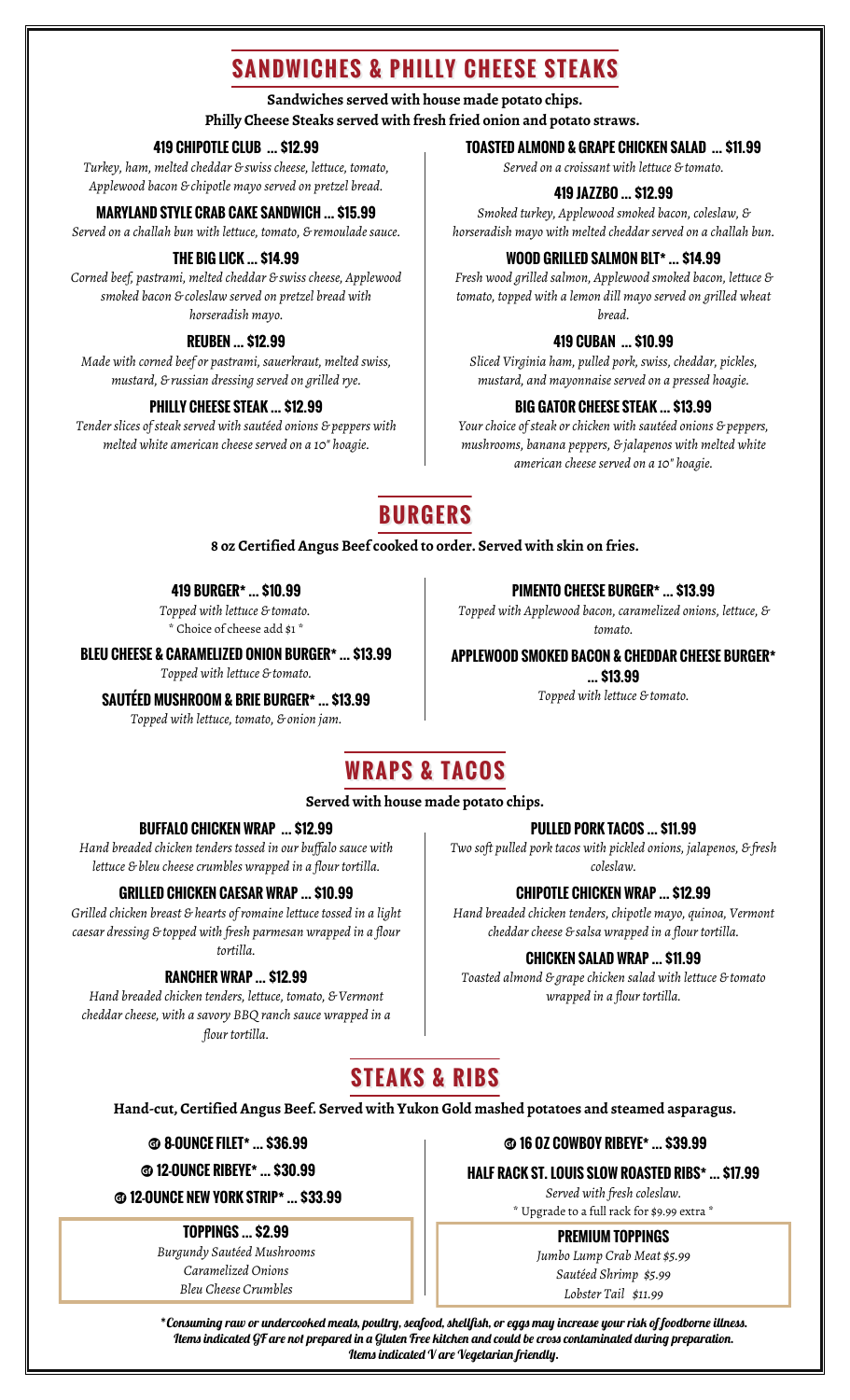## **SEAFOOD**

#### **SHRIMP & GRITS\* … \$20.99**

*Sautéed Shrimp & Andouille sausage gravy over creamy stone-ground grits & steamed asparagus.*

*Served with sautéed shrimp & jumbo lump crab meat over creamy stone-ground grits, steamed asparagus, & drizzled with crab butter.*

### u **GRILLED SEAFOOD TRIO\* … \$34.99**

*Grilled shrimp, diver scallops, and lobster tail. Served with fresh cole slaw, drawn butter, & preserved lemon tarter sauce.* \* For GF, ask for one of our gluten free sides in place of fries \*

## **PASTA**

### **BRUSCHETTA CHICKEN PASTA … \$16.99**

*White balsamic vinegar, olive oil & basil marinated beefsteak tomatoes tossed with grilled chicken, gemelli pasta, & topped with melted mozzarella cheese.*

#### **AL'S MADEIRA CHICKEN PASTA … \$16.99**

*Roasted red peppers, mushrooms, grilled chicken, & gemelli pasta tossed in garlic madeira cream sauce.*

### u **MAHI MAHI\* … \$20.99**

*Pan seared with white wine and lemon served over Yukon Gold mashed potatoes & seasonal vegetables, drizzled with crab butter.* \* Add Sautéed Shrimp for \$5.99 extra. \* **WOOD GRILLED DIVER SCALLOPS\* … \$34.99**

### **MARYLAND STYLE CRAB CAKES\* … \$28.99**

*Served with remoulade sauce, Yukon Gold mashed potatoes & seasonal vegetables.*

### u **CEDAR PLANK ROASTED SALMON\* … \$23.99**

*Served with quinoa, seasonal vegetables, & lemon dill compound butter.*

### **CHICKEN ALFREDO … \$16.99**

*Grilled chicken & fresh broccoli tossed in an alfredo cream sauce, served over fettuccine & topped with toasted almonds.*

### **SHRIMP CREOLE PASTA … \$18.99**

*Sautéed Shrimp, Andouille Sausage, roasted red peppers, sundried tomatoes, & fettuccine tossed in a cajun cream sauce.*

## **ARTISAN BRICK OVEN PIZZAS**

### ´ **WHITE PIZZA … \$13.99**

*Garlic, olive oil, broccoli, mozzarella, & feta cheese.*

*fresh basil.* **BBQ CHICKEN PIZZA … \$14.99** *Grilled chicken, BBQ sauce, mozzarella, caramelized onions, & fresh cilantro.*

*House made tomato sauce, mozzarella, pepperoni, sausage, & mushrooms.*

**VIRGINIA HAM & BRIE PIZZA … \$15.99**

*Olive oil, garlic, caramelized onion, & mozzarella.*

*Bacon, feta, sun dried tomatoes, spinach, olive oil, & fresh garlic.* **SUPREME PIZZA … \$15.99**

### **BUFFALO CHICKEN PIZZA … \$14.99**

*Grilled chicken, buffalo sauce, mozzarella, bleu cheese, caramelized onions, & pickled celery.* **PEPPERONI PIZZA … \$11.99**

### **BUILD YOUR OWN PIZZA!**

*Choose your favorite toppings to add onto our Traditional Cheese Pizza!*

### **PREMIUM TOPPINGS**

*\$1.99 - Ham, Bacon, Pepperoni, Sliced Italian Sausage, Ground Beef \$5.99 - Chicken, Shrimp, Philly Meat* 

´ **MARGHERITA PIZZA … \$13.99**

*House made tomato sauce, mozzarella, sliced tomatoes, garlic, &*

 $\odot$  **MEDITERRANEAN PIZZA ... \$13.99** 

*Olive oil, garlic, mozzarella, cucumbers, kalamata olives, red onions, feta, & diced tomatoes, with fresh basil.* **THE RODGE … \$13.99**

**MUSHROOM & GRILLED CHICKEN PIZZA … \$15.99**

*Olive oil, garlic, mozzarella, goat cheese, & balsamic reduction.*

**KONA PIZZA … \$15.99**

*House made tomato sauce, mozzarella, fresh pineapple, ham, bacon, & fresh cilantro.* **CALABRIA PIZZA … \$14.99**

*House made tomato sauce, mozzarella, sausage, mushrooms, onions, green peppers, pepperoni*

´ **TRADITIONAL CHEESE PIZZA … \$10.99**

### **TOPPINGS … \$0.99**

*Fresh Basil, Garlic, Kalamata Olives, Cilantro, Mushrooms, Raw or Caramelized Onions, Green Pepper, Fresh Spinach, Sliced Tomato, Banana Peppers, Jalapenos, Cheddar, Mozzarella, Bleu Cheese, White American Cheese, Feta Cheese, Goat Cheese*

## **SIDE DISHES**

**\$2.99 Each**

**FRIED POTATO & ONION STRAWS ONION RINGS STONE-GROUND GRITS u**  $\bullet$  **d**  $\bullet$  **duinoa** u **SEASONAL VEGETABLES** u **STEAMED BROCCOLI**

**SKIN-ON FRIES SWEET POTATO FRIES** u **HOUSE MADE COLE SLAW** u **YUKON GOLD MASHED POTATOES** u **FRESH FRUIT** u **STEAMED ASPARAGUS**